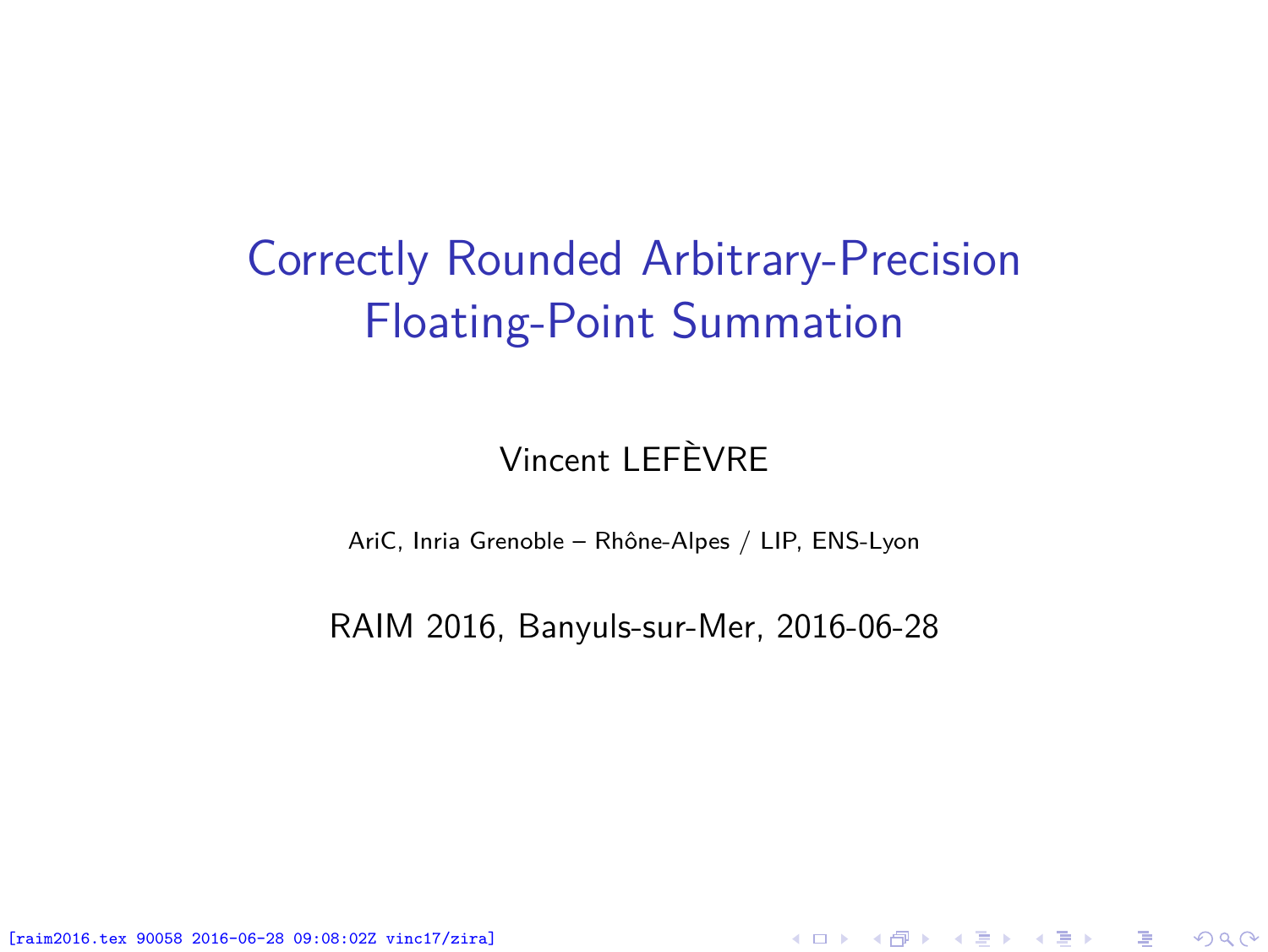## Introduction to GNU MPFR

**Goal:** complete rewrite of the mpfr\_sum function for the future GNU MPFR 4.

#### **GNU MPFR in a few words:**

- An efficient *multiple-precision floating-point* library with *correct rounding* (and signed zeros, infinities, NaN, and exceptions, but no subnormals).
- Radix 2. Each number has it *own precision*  $\geqslant$  1 (or 2 before MPFR 4).
- 5 rounding modes: nearest-even; toward  $-\infty$ ,  $+\infty$ , 0; away from zero. The functions return the sign of the error: *ternary value*.

#### **About the GNU MPFR internals:**

- Based on GNU MP, mainly the low-level mpn layer. A multiple-precision natural number: array of 32-bit or 64-bit integers, called limbs.
- Representation of a floating-point number with 3 fields: sign, significand (array of limbs, with value in  $[1/2, 1]$ ), exponent in  $[1 - 2^{62}, 2^{62} - 1]$ . Special data represented with special values in the exponent field.

#### mpfr sum: correctly rounded sum of N numbers ( $N \ge 0$ ).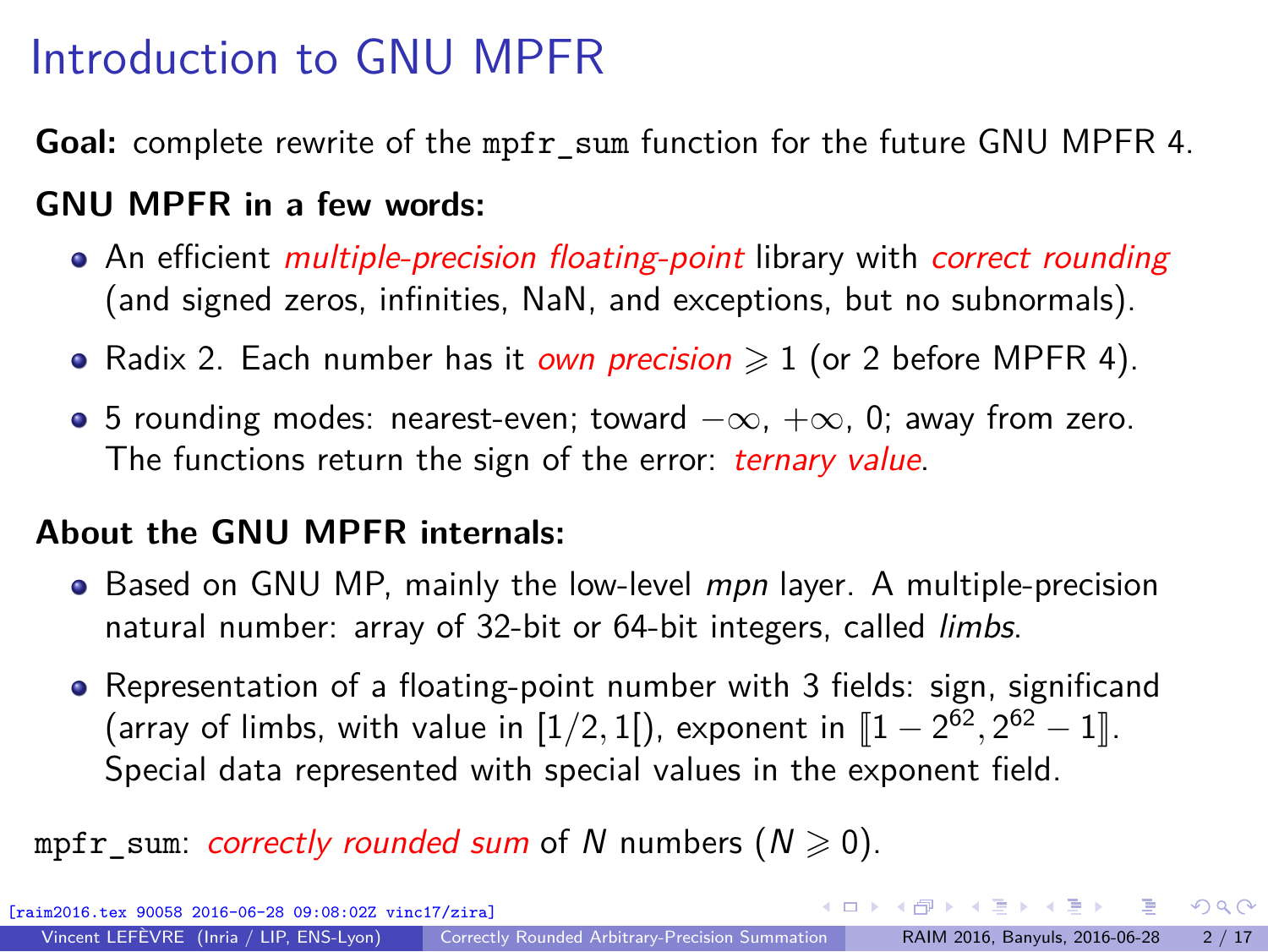## The Old mpfr\_sum Implementation

#### **Demmel and Hida's accurate summation algorithm + Ziv loop.**

MPFR 3.1.3 [2015-06] and earlier: mpfr\_sum was buggy with different precisions. Reference here: trunk r8851 / MPFR 3.1.4 [2016-03] (latest release).

#### **Performance issues:**

- The working precision must be the same for all inputs and the output.  $\rightarrow$  The maximum precision had to be chosen as the base precision (bug fix).
- $\bullet$  The exact result may be very close to a *breakpoint*. Uncommon case, but... Large exponent range  $\rightarrow$  *critical issue* (e.g., crashes due to lack of memory).
- High-level for MPFR (mpfr add calls).  $\rightarrow$  Prevents good optimization.

#### **Specification (behavior) issues:**

[raim2016.tex 90058 2016-06-28 09:08:02Z vinc17/zira]

- The sign of an exact zero result is not specified.
- The *ternary value* is valid only when zero is returned: for some exact results, one knows that they are exact, otherwise one has no information.

 $\Omega$ 

∢ロト ∢伺 ト ∢ ヨ ト ∢ ヨ ト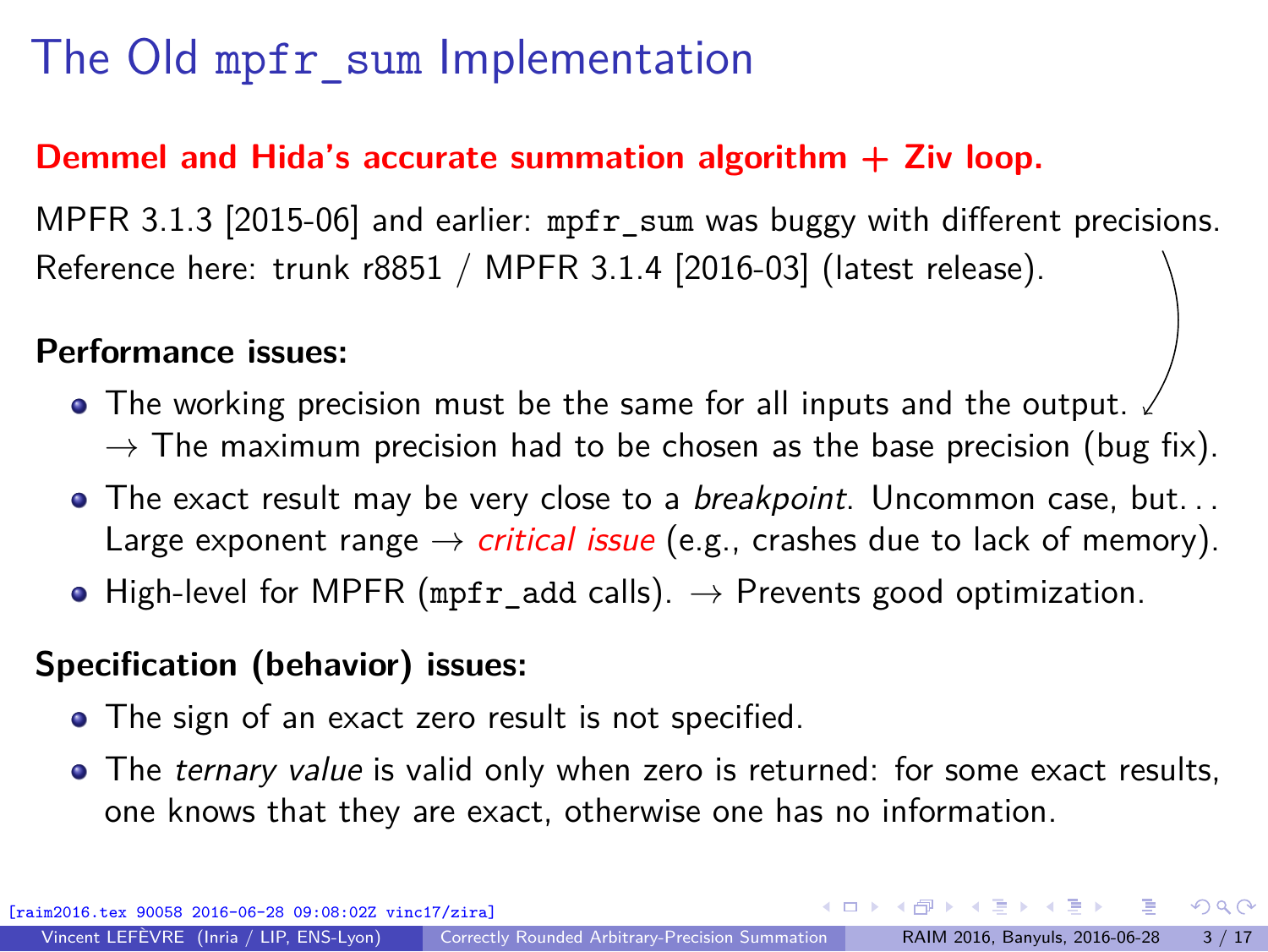## The New mpfr\_sum Algorithm and Implementation

**Goals:**

- As fast as possible. In particular, the exponent range should no longer matter.  $\rightarrow$  Low level (*mpn*), based on the representation of the numbers.
- Completely specified. Exact result 0: same sign as a succession of binary  $+$ .

### **Basic ideas:** [\[r10503,](https://gforge.inria.fr/scm/viewvc.php/mpfr/trunk/src/sum.c?revision=10503&view=markup) 2016-06-24]

- **1** Handle **special inputs** (NaN, infinities, only zeros,  $N_{\text{regular}} \leq 2$ ). Otherwise:
- **2 Single memory allocation** (stack or heap): accumulator, temporary area...
- **3** Fixed-point **accumulation** by blocks in some window  $\lceil \text{minexp}, \text{maxexp} \rceil$ (re-iterate with a shifted window in case of cancellation): sum\_raw. Done in two's complement representation.
- <sup>4</sup> If the **Table Maker's Dilemma** (TMD) occurs, then compute the sign of the error term by using the same method (sum raw) in a low precision.
- <sup>5</sup> **Copy/shift** the truncated result to the destination (**normalized**).
- <sup>6</sup> **Convert** to sign + magnitude, with **correction term** at the same time.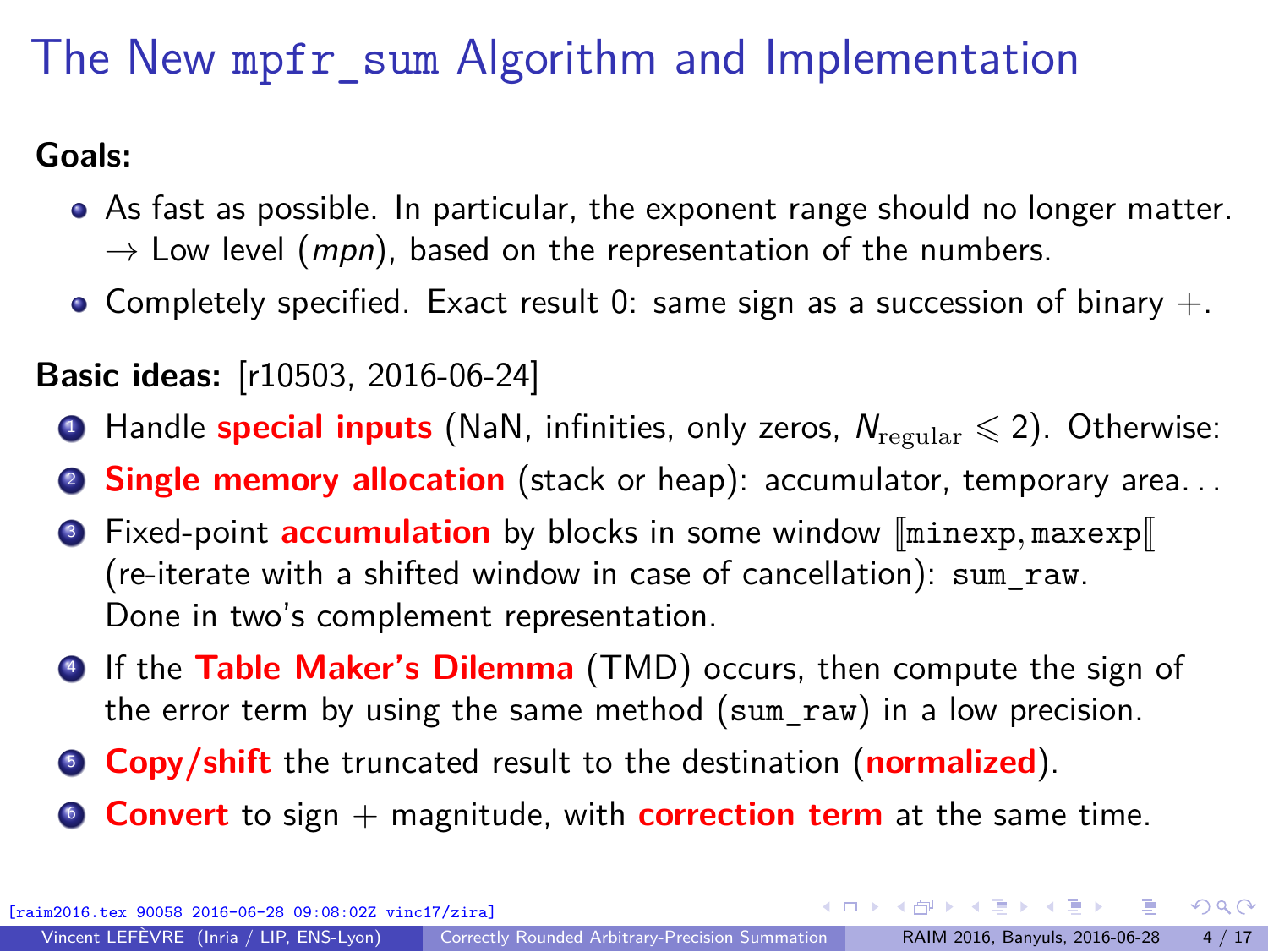Just an example (not the common case), covering most issues (cancellations. . . ).

#### **Simplification for readability:**

- Small blocks (may be impossible in practice: the accumulator size is a multiple of the limb size, i.e. 32 or 64).
- The numbers are ordered (in the algorithm, there are loops over all the numbers and the order does not matter).
- We will not show the accumulator, just what is computed at each step.

 $\Omega$ 

∢ロト ∢伺 ト ∢ ヨ ト ∢ ヨ ト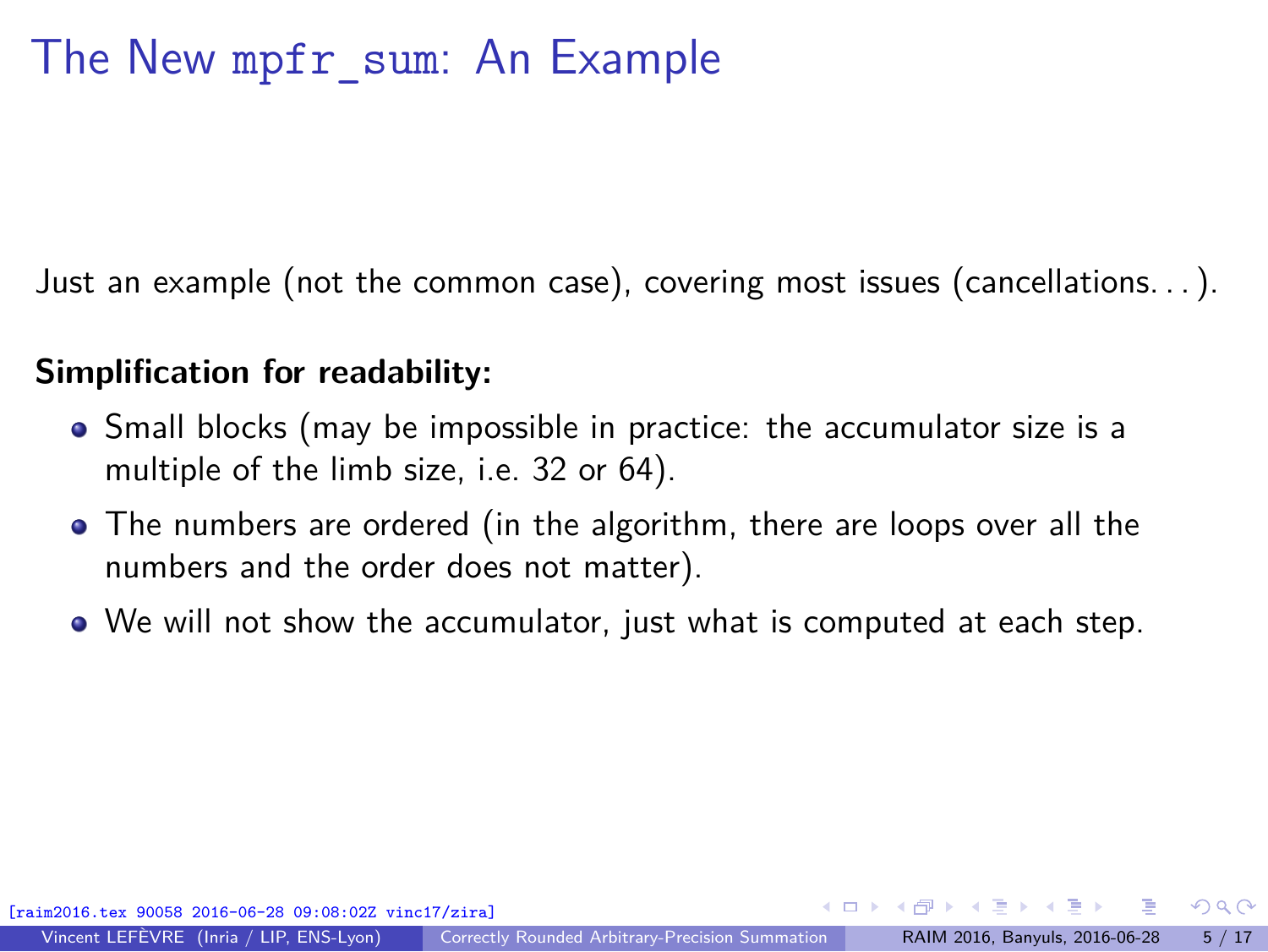### The New mpfr\_sum: An Example [2]

MPFR\_RNDN (roundTiesToEven), output precision sq = 4.

 $N_{\text{regular}} = 10$  input numbers, each with its own precision:

|  |                                                                                                                                                                                                                | + 1011101000010 |
|--|----------------------------------------------------------------------------------------------------------------------------------------------------------------------------------------------------------------|-----------------|
|  |                                                                                                                                                                                                                | $-10001$        |
|  |                                                                                                                                                                                                                | $- 11000011$    |
|  |                                                                                                                                                                                                                | 11101           |
|  |                                                                                                                                                                                                                | 11010           |
|  |                                                                                                                                                                                                                |                 |
|  | $x_0$ = $+0.1011101000010 \cdot 2^0$<br>$x_1 = -0.10001 \cdot 2^0$<br>$x_2 = -0.11000011 \cdot 2^{-2}$<br>$x_3 = -0.11101 \cdot 2^{-8}$<br>$x_4 = -0.11010 \cdot 2^{-9}$<br>$x_5$ = $+0.10101 \cdot 2^{-1000}$ |                 |

90058 2016-06-28 09:08:02Z vinc17/ziral

 $x_6$  =  $+0.10001 \cdot 2^{-2000}$  $x_7 = -0.10001 \cdot 2^{-2000}$  $x_8 = -0.10000 \cdot 2^{-3000}$  $x_9 = +0.10000 \cdot 2^{-4000}$ 

 $\Omega$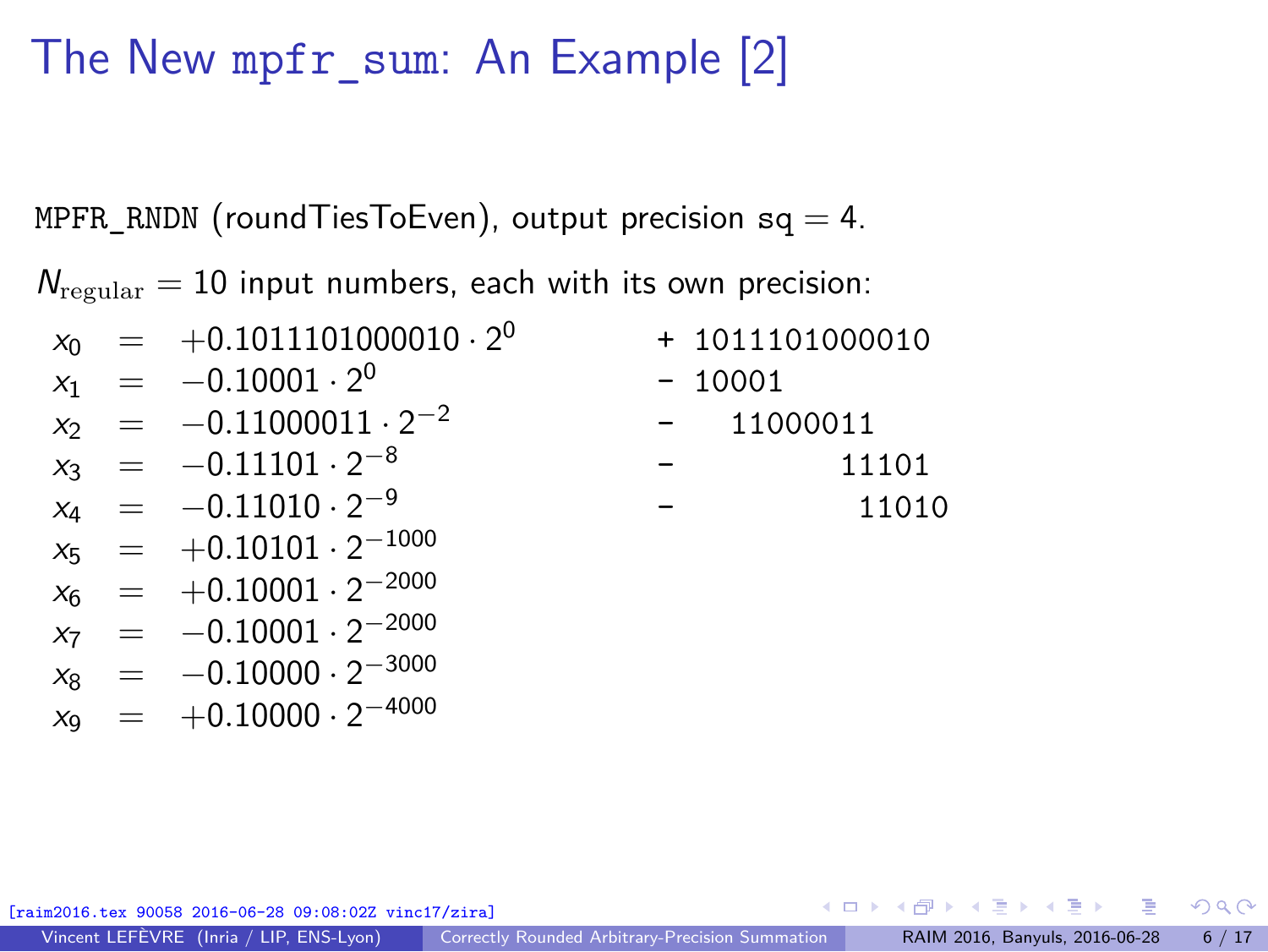## The New mpfr\_sum: An Example [3]

First iteration:  $[\text{minexp}, \text{maxexp}] = [-8, 0]$  (maxexp: chosen from the maximum exponent; minexp: chosen from various parameters, see details later).

Only 3 input numbers are concerned:

$$
\begin{array}{c}\text{minexp} = -8\\\end{array}
$$

- + 10111010[00010]
- $10001$
- 110000<sup>[11]</sup>

 $\ldots$ 000000010 (If the signs were reversed:  $\ldots$ 1111111110, e = -7)  $L_{\alpha} = -6$ 

During the same loop over all the input numbers, we compute the next maxexp: Let  $\mathcal{T} = \{i : Q(x_i) < \text{minexp}\}\$ , where  $Q(x)$  is the exponent of the last bit of x, be the indices of the inputs that have not been fully taken into account. Then

$$
\texttt{maxexp2} = \sup_{i \in \mathcal{T}} \min(E(x_i), \texttt{minexp}) = \texttt{minexp} = -8.
$$

058 2016-06-28 09:08:02Z vinc17/zira] Vincent LEFÈVRE (Inria / LIP, ENS-Lyon) [Correctly Rounded Arbitrary-Precision Summation](#page-0-0) RAIM 2016, Banyuls, 2016-06-28 7 / 17

イロト イ押 トイヨ トイヨト

 $\Omega$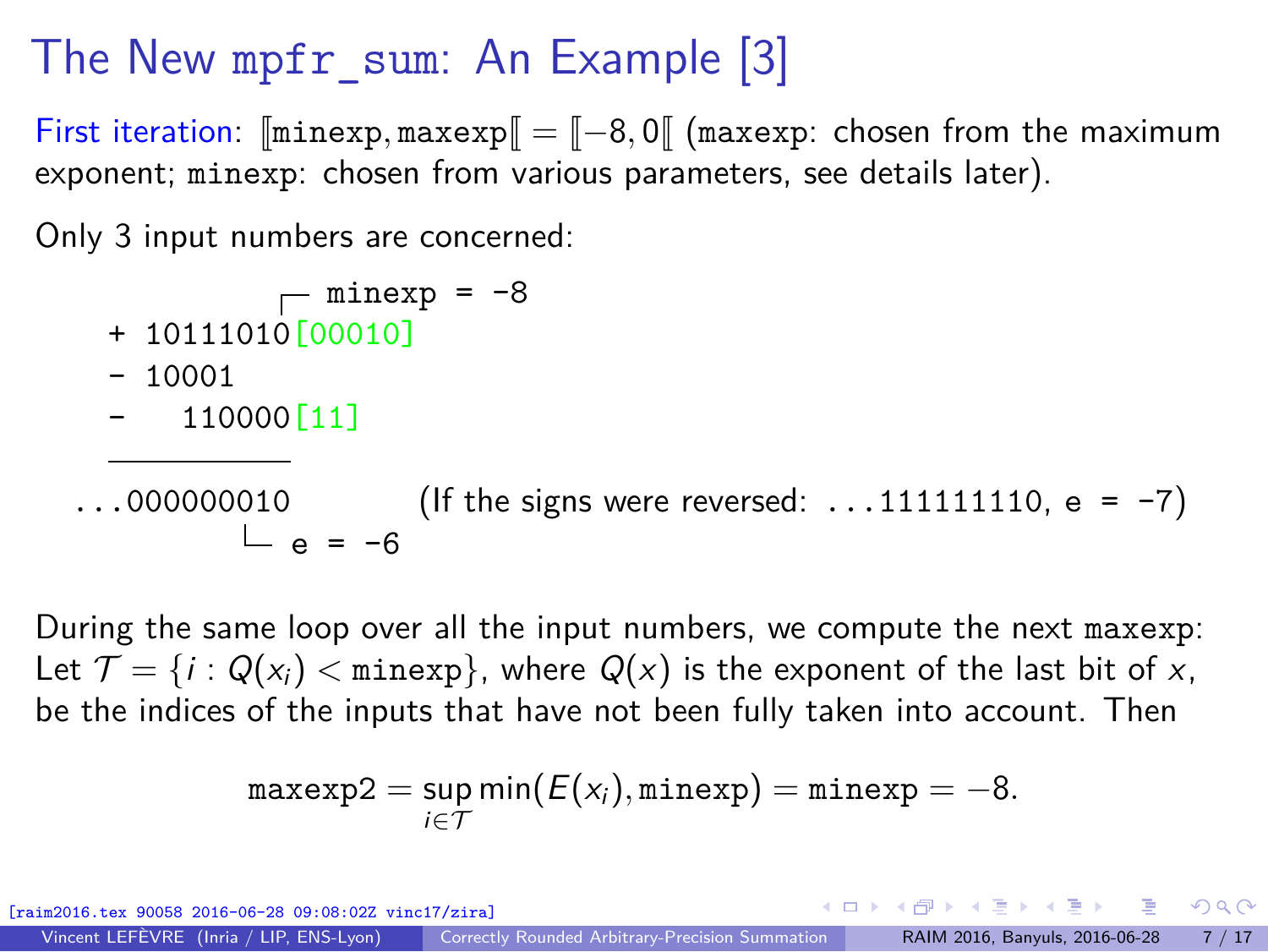## The New mpfr\_sum: An Example [4]

We have computed an approximation to the sum and we have an error bound:  $N_{\text{regular}} \cdot 2^{\text{maxexp2}}$ , or  $2^{\text{err}}$  with  $\text{err} = \text{maxexp2} + \lceil \log_2(N_{\text{regular}}) \rceil$ .

The accuracy test is of the form:  $e - err \geq prec$ , where prec is (currently)  $\mathsf{sq} + 3 = 7$ . Here,  $\mathsf{e} - \texttt{err} = (-6) - (-8) - \lceil \log_2(N_{\text{regular}}) \rceil \leqslant 0 < \texttt{prec}.$  $\rightarrow$  We need at least another iteration.

Second iteration:  $\lceil \text{minexp}, \text{maxexp} \rceil = \lceil -17, -8 \rceil$ .

 $\ldots$ 0010  $\leftarrow$  previous sum (shifted in the accumulator)

- + 00010
- 11
- 11101
- 11010

...0000000000000

**Full cancellation** (here with a big gap:  $maxexp2 = -1000 \ll minexp$ ).  $\rightarrow$  New iteration with maxexp := maxexp2 just like in the first iteration.

6-06-28 09:08:02Z vinc17/ziral

 $\Omega$ 

**K ロ ト K 何 ト K ヨ ト K ヨ ト** …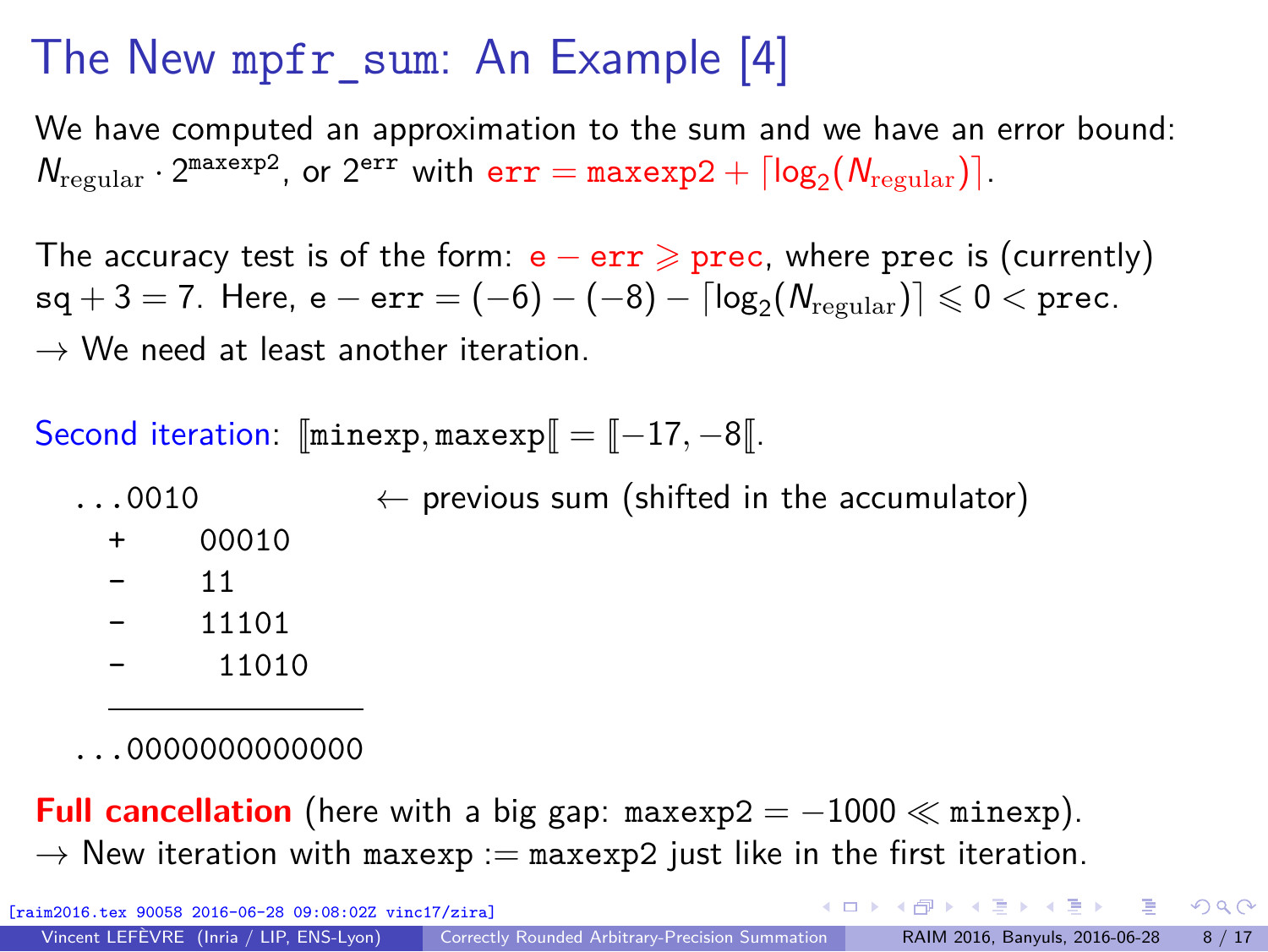## The New mpfr\_sum: An Example [5]

The next and last 5 input numbers:

 $x_5$  =  $+0.10101 \cdot 2^{-1000}$  $x_6$  =  $+0.10001 \cdot 2^{-2000}$  $x_7 = -0.10001 \cdot 2^{-2000}$  $x_8 = -0.10000 \cdot 2^{-3000}$  $x_9 = +0.10000 \cdot 2^{-4000}$ 

Third iteration:  $\lceil \text{minexp}, \text{maxexp} \rceil = \lceil -1008, -1000 \rceil$ .

Truncated sum  $= x_5 = +0.10101 \cdot 2^{-1000}$ .

 $e - err = (-1000) - (-2000) - 4 \ge 7$  = prec, so that the truncated sum is accurate enough, but it is close to a *breakpoint* (midpoint): TMD.

#### **To solve the TMD:**

- Do *not* increase the precision (as usually done for the elementary functions), due to potentially huge gaps (here between  $x_5$  and  $x_6$ ).
- Instead, determine the sign of the "error term" by computing this term to 1-bit target precision, using the same method (prec  $= 1$ ).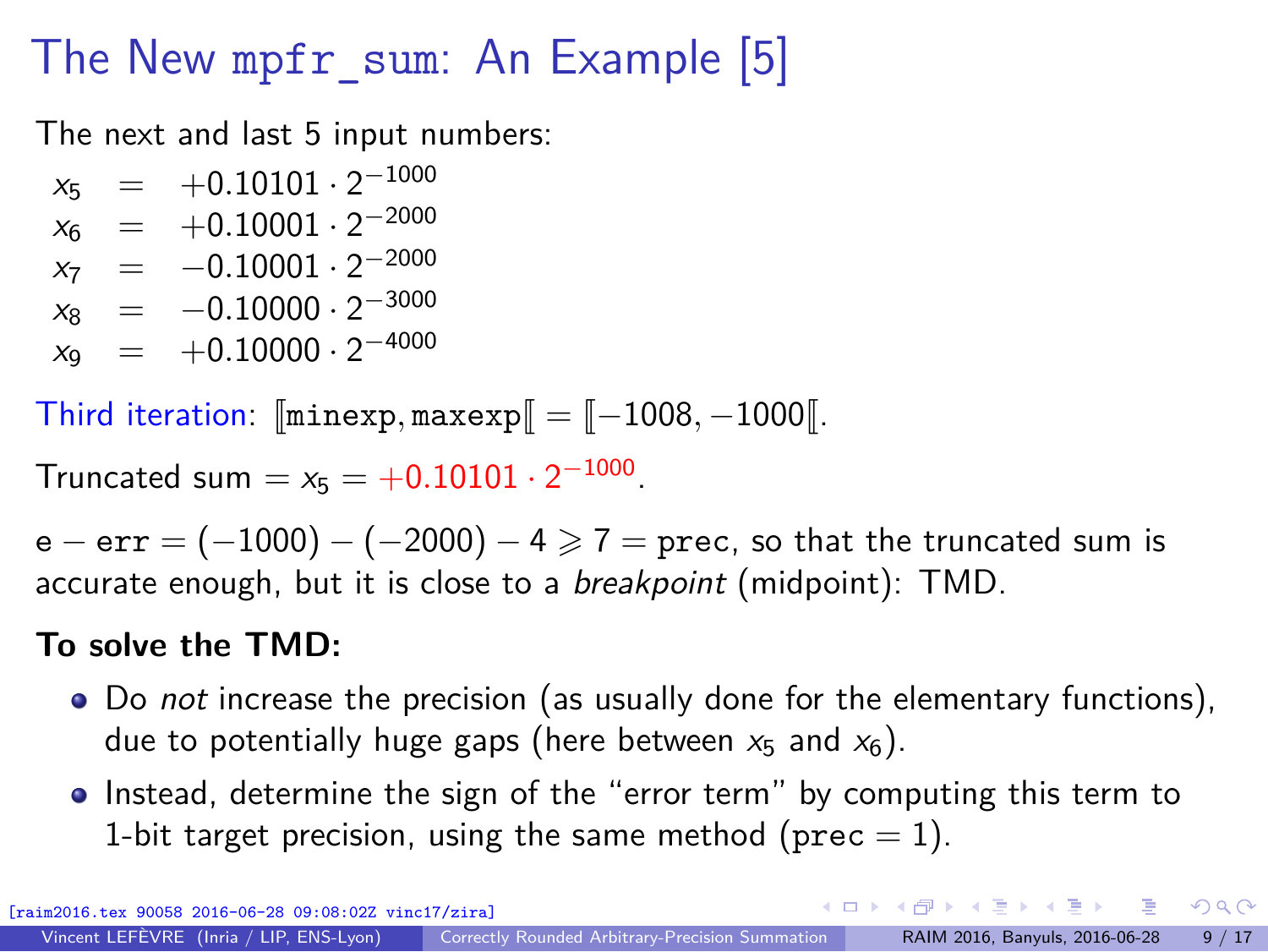## The New mpfr\_sum: An Example [6]

The input numbers used for the error term:

- $x_6$  =  $+0.10001 \cdot 2^{-2000}$
- $x_7 = -0.10001 \cdot 2^{-2000}$
- $x_8 = -0.10000 \cdot 2^{-3000}$
- $x_9 = +0.10000 \cdot 2^{-4000}$

First iteration of the TMD resolution: full cancellation between  $x_6$  and  $x_7$ .

Second iteration of the TMD resolution:  $x_8$ ; accurate enough  $\rightarrow$  negative. Correctly rounded sum  $= +0.1010 \cdot 2^{-1000}$ .

**Technical note:** 2 cases to initiate the TMD resolution.

- Here, the gap between the breakpoint and the remaining bits is large enough. We start with a zeroed new accumulator.
- But a part of the error term may have already been computed in the lower part of the accumulator. In such a case, the new accumulator is initialized with some of these bits.

 $\mathbf{A} \otimes \mathbf{A} \rightarrow \mathbf{A} \otimes \mathbf{A} \rightarrow \mathbf{A} \otimes \mathbf{A} \rightarrow \mathbf{A} \otimes \mathbf{A} \rightarrow \mathbf{A} \otimes \mathbf{A} \rightarrow \mathbf{A} \otimes \mathbf{A} \rightarrow \mathbf{A} \otimes \mathbf{A} \rightarrow \mathbf{A} \otimes \mathbf{A} \rightarrow \mathbf{A} \otimes \mathbf{A} \rightarrow \mathbf{A} \otimes \mathbf{A} \rightarrow \mathbf{A} \otimes \mathbf{A} \rightarrow \mathbf{A} \otimes \mathbf{A} \rightarrow \mathbf{A} \otimes \mathbf{A} \$ 

 $\Omega$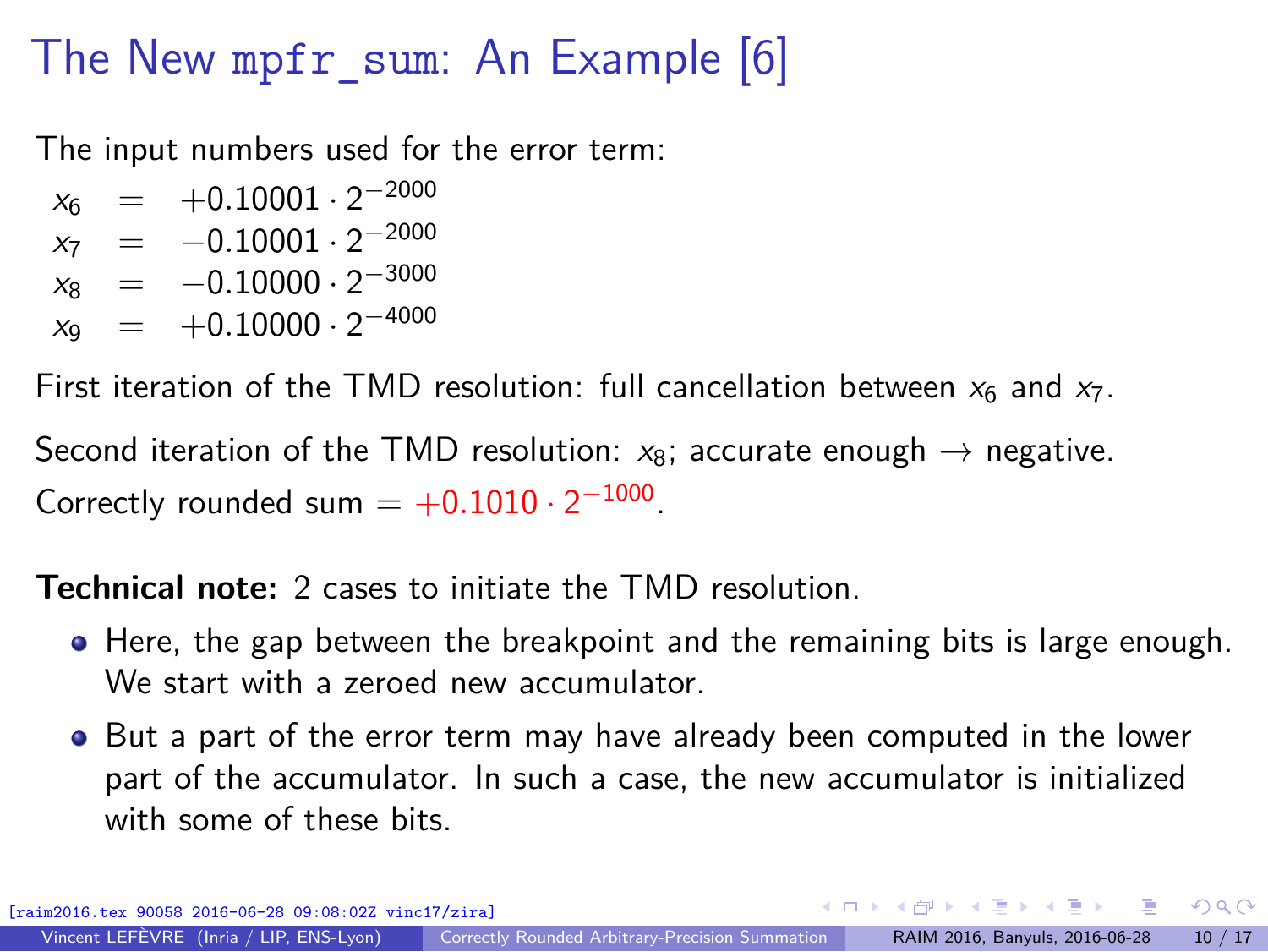## The New mpfr\_sum: Accumulation (sum\_raw)

To implement the steps presented in the example (before rounding). . .

#### **Function for accumulation:** sum\_raw

Computes a truncated sum in an accumulator such that if the exact sum is 0, return 0, otherwise satisfying e  $-$  err  $\geqslant$  prec, where e is the exponent of the truncated sum.

#### **Calls of sum\_raw**:

- Main approximation:  $prec = sq + 3$ ; zeroed accumulator in input.
- TMD resolution, if necessary:  $prec = 1$  (only the sign of the result is needed); the accumulator may be zeroed or initialized with some of the lowest bits from the main approximation.

[raim2016.tex 90058 2016-06-28 09:08:02Z vinc17/zira]

イロト イ押 トイヨ トイヨト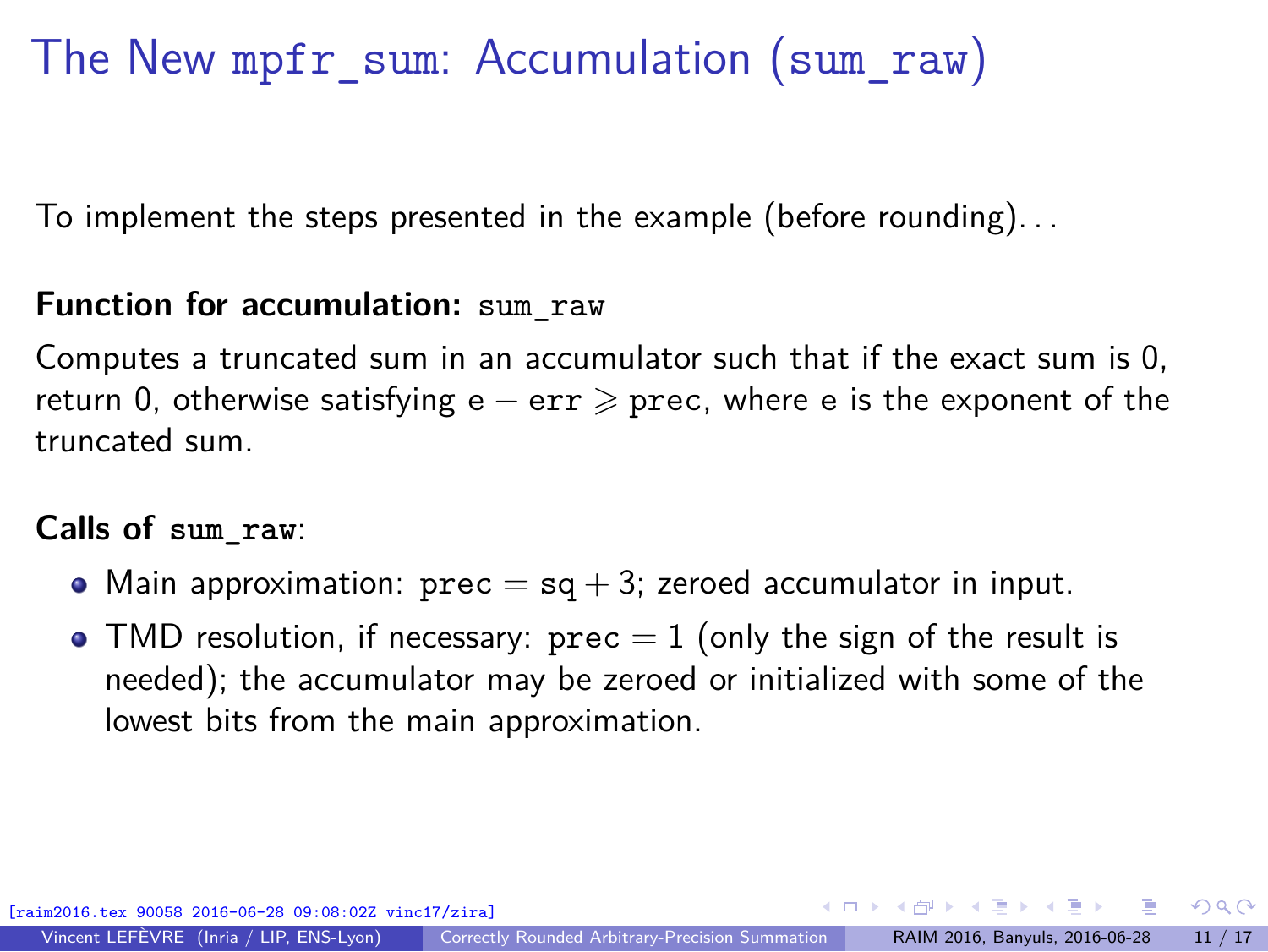### The New mpfr\_sum: Accumulation (sum\_raw) [2]

**The accumulator**, for the first iteration:

- $\textsf{cq} = \lceil \textsf{log}_{2} (N_{\text{regular}}) \rceil + 1$  bits for the sign bit and to avoid overflows.
- sq bits: output precision.
- $\texttt{dq} \geqslant \lceil \log_2(N_\text{regular}) \rceil + 2$  bits to take into account truncation errors.

**Example** of first iteration and after a partial cancellation ( $\rightarrow$  shift):



maxexp2: maximum exponent of the tails (MPFR\_EXP\_MIN if no tails).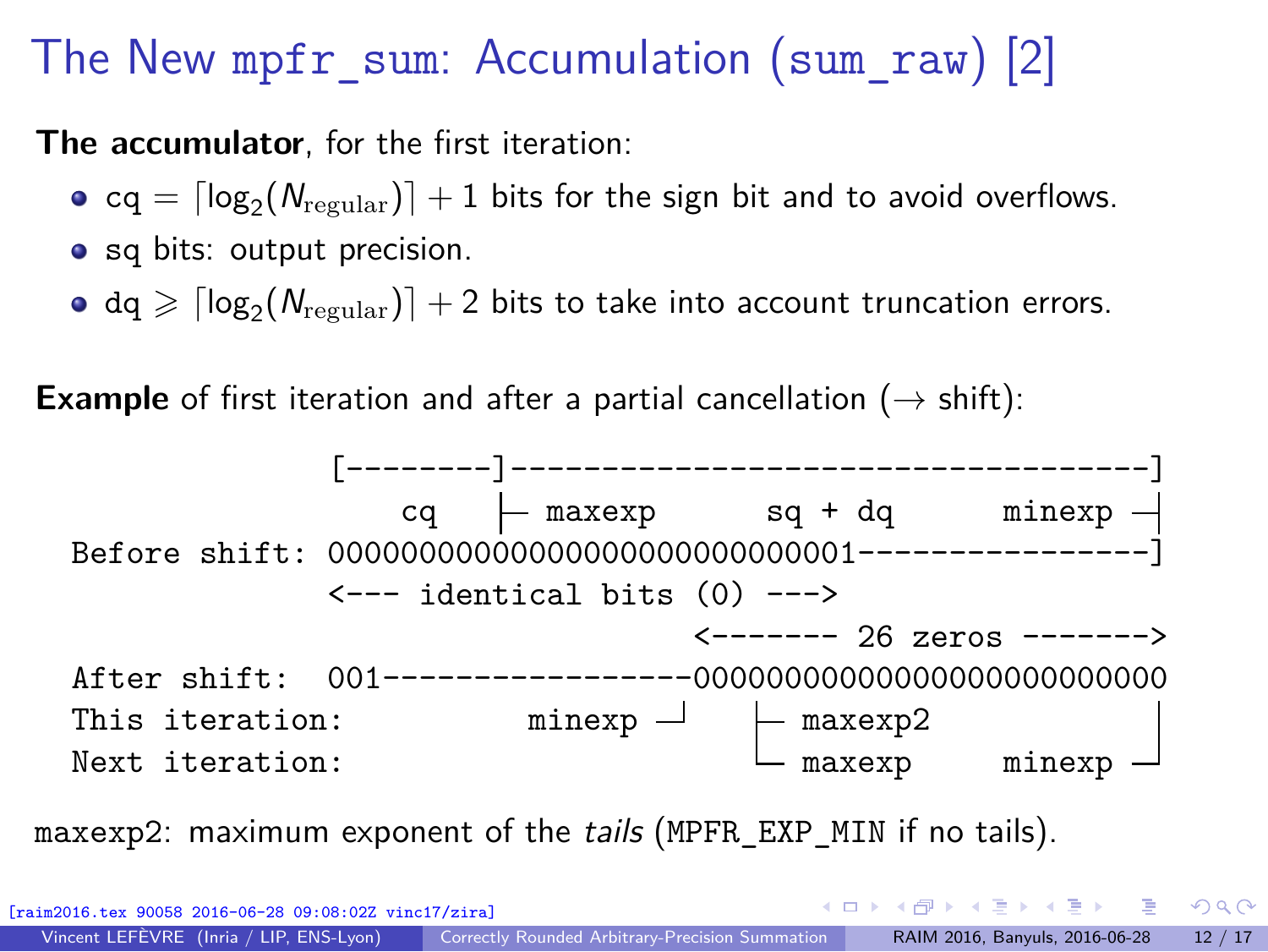## The New mpfr\_sum: Correction (in short)

We now have 3 terms: the sq-bit truncated significand  $S$ , a trailing term t in the accumulator such that  $0 \leq t < 1$  ulp, and an error on the trailing term.

 $\rightarrow$  The error  $\varepsilon$  on  $S$  is of the form:  $-2^{-3}$  ulp  $\leqslant \varepsilon < (1+2^{-3})$  ulp.

4 correction cases, depending on *ε* (from t and possibly a TMD resolution), the sign of the significand, the rounding bit, and the rounding mode:

corr =  $\sqrt{ }$  $\int$  $\overline{a}$ −1 : equivalent to nextDown 0 : no correction  $+1$  : equivalent to next $\sf Up$  $+2$  : equivalent to 2 consecutive nextUp

This is done *efficiently* with:

• For  $sq \geqslant 2$ , one-pass operation on the two's complement significand:

- ► For positive results:  $x + corr$ .
- For negative results:  $\overline{x} + (1 corr)$ .

In case of change of binade, just set the MSB to 1 and correct the exponent.

• For  $sq = 1$ , specific code (but trivial).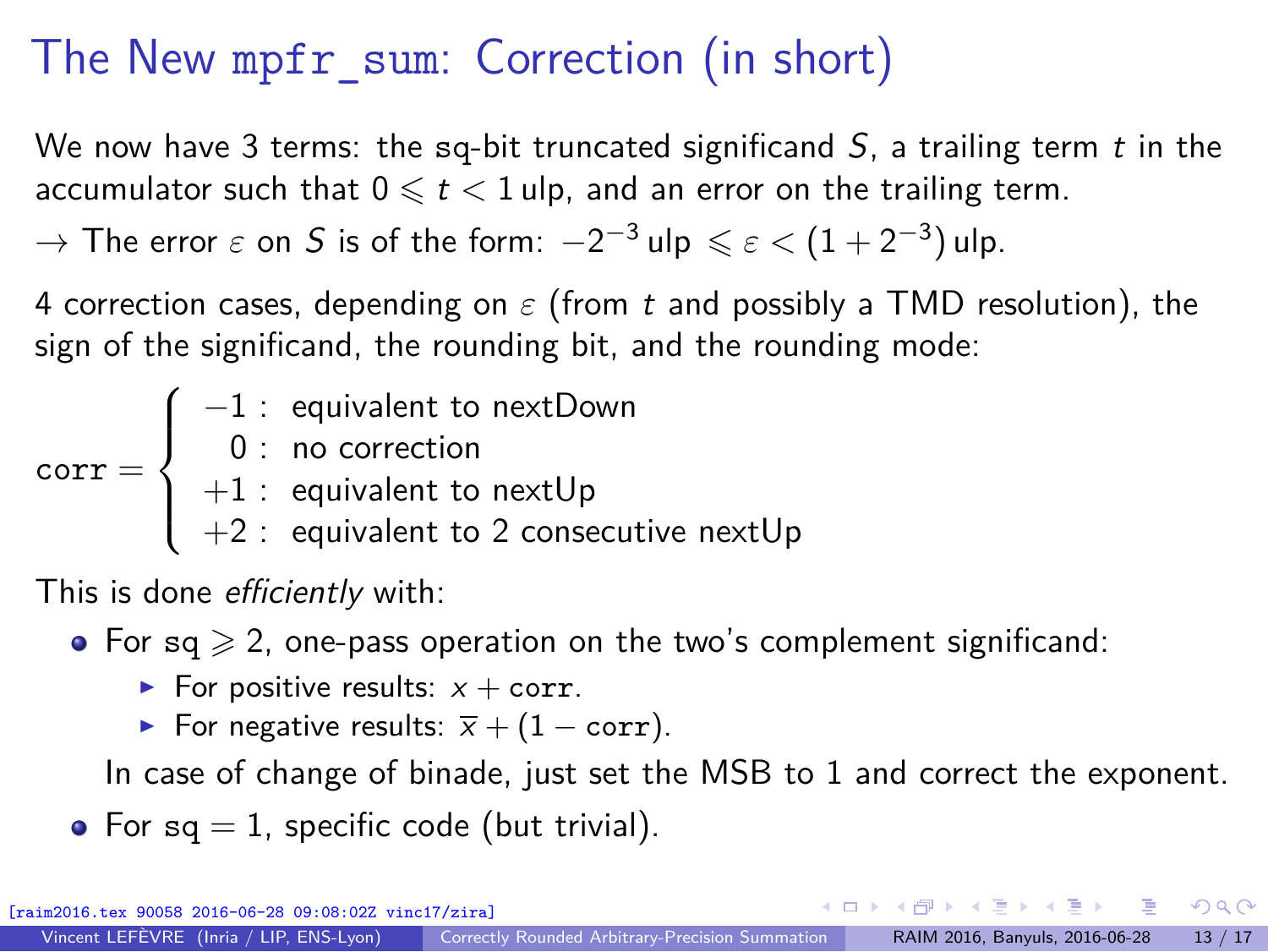### Tests

#### **Tests needed to detect various possible issues:**

- unnoticed error in the pen-and-paper proof (complex due to many cases);
- coding error, such as typos (without a full formal proof of MPFR);
- $\bullet$  bug in MPFR, such as internal utility macros (this did happen: [r9295\)](https://gforge.inria.fr/scm/viewvc.php/mpfr?view=revision&revision=9295);
- bug in compilers;

and to check that some bounds in the pen-and-paper proof are optimal.

### **Different kinds of tests, including:**

- Special values (e.g., with combinations of NaN, infinities and zeroes).
- Specific tests to trigger particular cases in the implementation. Comparison with the sum computed exactly with mpfr\_add then rounded.
- Generic random tests with cancellations (no full check, though).
- **Tests with underflows and overflows.**
- Check for value coverage in the TMD cases to make sure that the various combinations have occurred in the tests (this could be improved).

 $\Omega$ 

イロト イ押 トイヨ トイヨト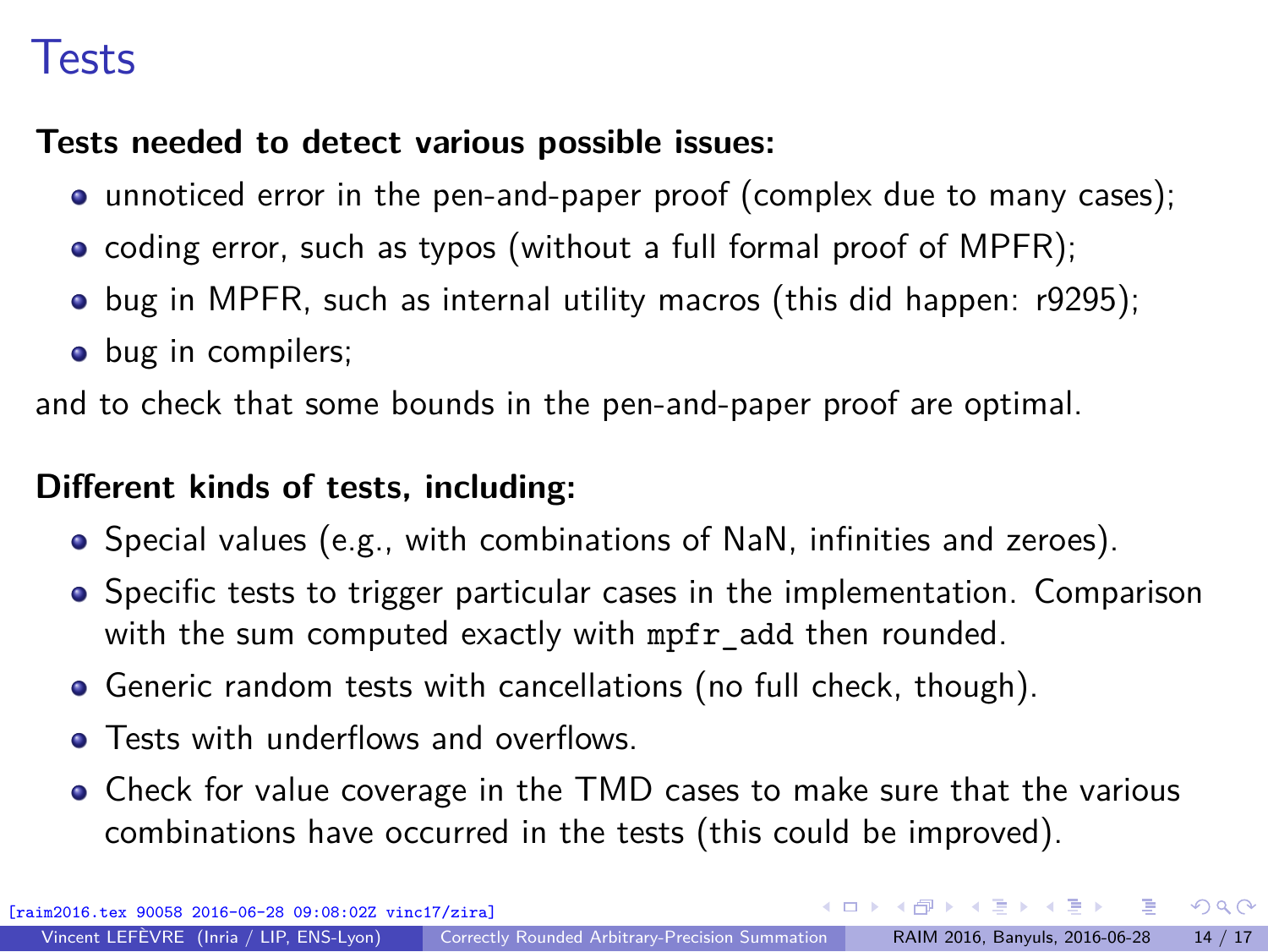### **Timings**

#### **Comparison of 3 algorithms:**

- sum\_old: mpfr\_sum from MPFR 3.1.4 (old algo).
- $\bullet$  sum new: mpfr sum from the trunk patched for MPFR 3.1.4 (new algo).
- sum add: basic sum implementation with mpfr\_add (inaccurate and sensitive to the order of the inputs).

### **Random inputs with various sets of parameters:**

- array size  $n=10^1$ ,  $10^3$  or  $10^5$ ;
- small or large input precision precx (the same one);
- small or large output precision precy;
- inputs uniformly distributed in [−1, 1], or with scaling by a uniform distribution of the exponents in  $\llbracket 0, 10^8 \rrbracket;$
- **•** partial cancellation or not.

 $\left\{ \begin{array}{ccc} \square & \times & \overline{c} & \overline{c} & \rightarrow & \overline{c} & \rightarrow & \overline{c} & \rightarrow & \overline{c} & \rightarrow & \overline{c} & \rightarrow & \overline{c} & \rightarrow & \overline{c} & \rightarrow & \overline{c} & \rightarrow & \overline{c} & \rightarrow & \overline{c} & \rightarrow & \overline{c} & \rightarrow & \overline{c} & \rightarrow & \overline{c} & \rightarrow & \overline{c} & \rightarrow & \overline{c} & \rightarrow & \overline{c} & \rightarrow & \overline{c} & \rightarrow & \overline{c} & \rightarrow & \overline{c} & \rightarrow & \overline{c}$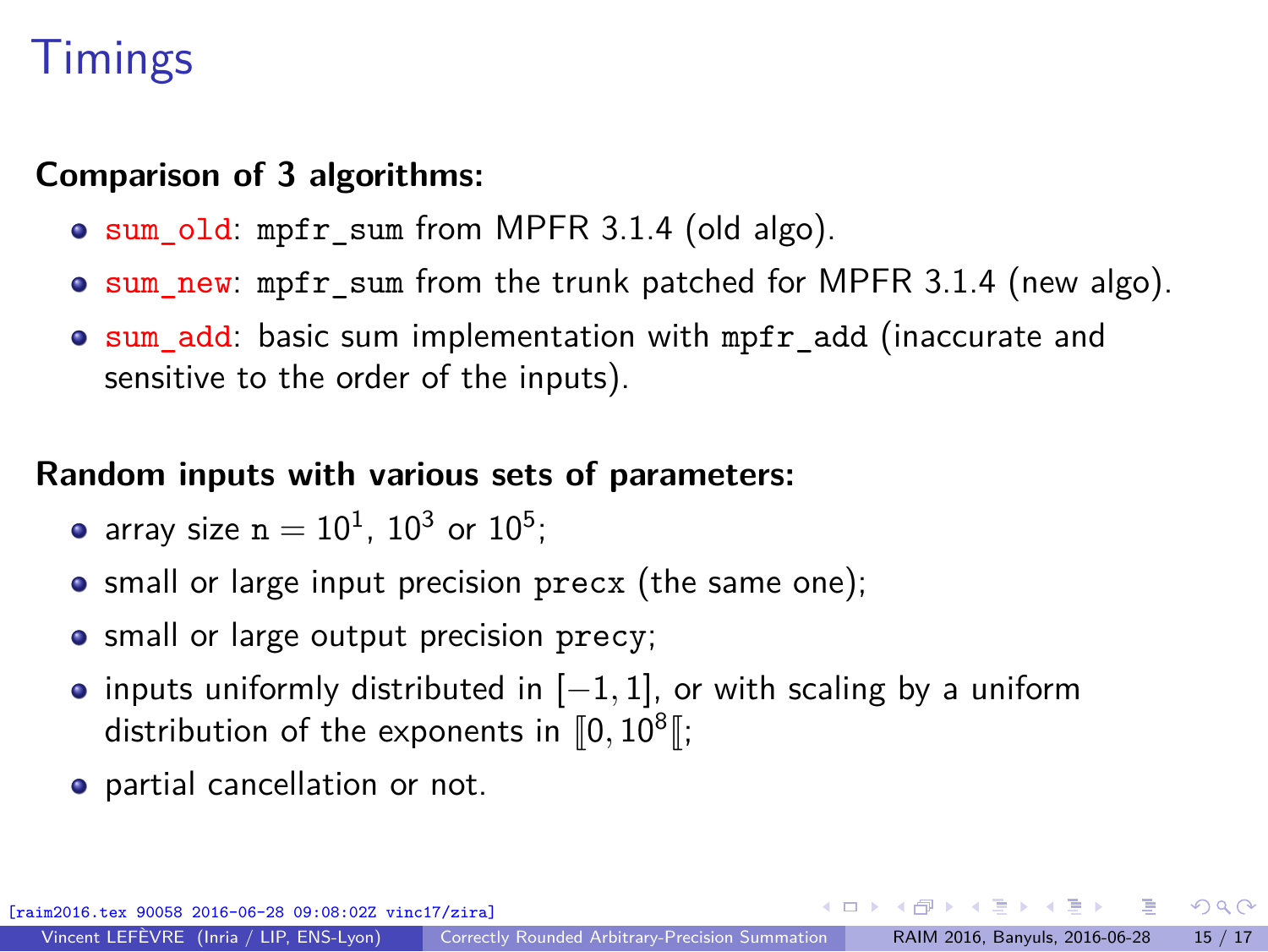# Timings [2]

Inaccurate timings (up to a factor 3 between two calls), but we focus on much larger factors (theoretically unbounded).

#### **Conclusion:**

- sum\_new vs sum\_add:
	- $\triangleright$  sometimes slower, due to the accuracy requirements;
	- ▶ sometimes faster, as low level and low significant bits may be ignored.
- sum\_new vs sum\_old:
	- ► much faster in most cases:
	- ighthrow much slower in some pathological cases: precy  $\ll$  precx and there is a cancellation, due to the fact that the reiterations are always done in a low precision (assuming that a reiteration would stop with a large probability). Change in the future?

Sources and results are provided in the MPFR repository:

<https://gforge.inria.fr/scm/viewvc.php/mpfr/misc/sum-timings/>